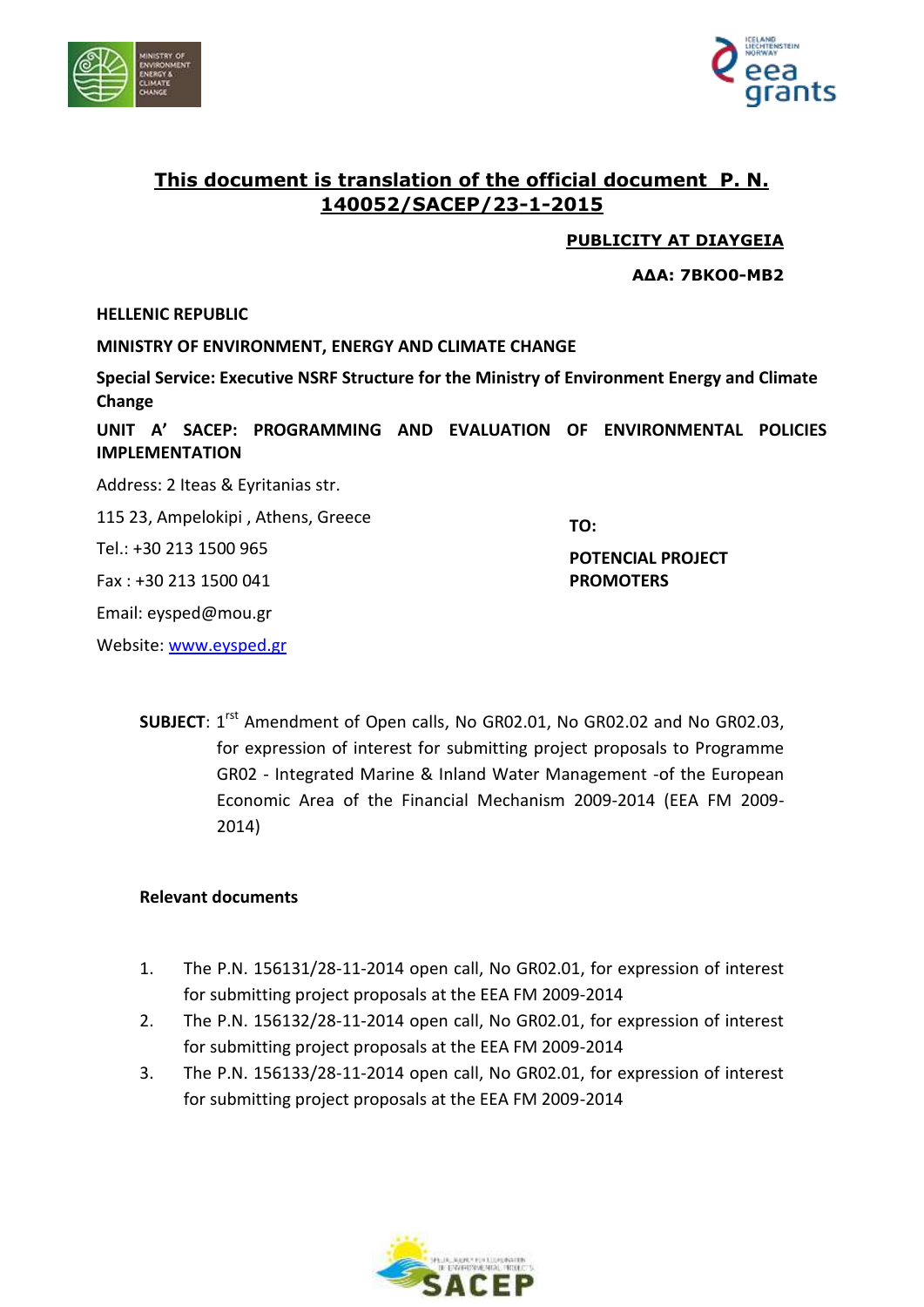# **The Minister of Environment Energy and Climate Change,**

#### **Mr Ioannis Maniatis**

### **Taking into consideration:**

- 1. Article 90 of "Legislation Code for the Government and Government Bodies" ratified by article one of Presidential Decree (PD) 63/2005 (OJ 98/Α/22.4.2005).
- 2. The law 3614/2007 "Management, control and implementation of development interventions for the Programming period 2007-2013" (GG 267/Α/3.12.2007) and in particular article 29 as amended and in force.
- 3. The law 4146/2013 "Creation of a development friendly environment in strategic and private investments and other provisions" (OJ A΄90/2013) and, in particular article 60 paragraph 1, by which the Financial Audit Authority is appointed as Audit Authority for EEA grants 2009-2014.
- 4. PD 4/2002 (OJ 3/ /14-01-2002) "Implementing Technical Assistance Actions Support and management of relevant funds".
- 5. Circular 60630/Special Coordination Service 5671/16-09-2003 specifying the implementation of PD 4/2002 on "Implementing Technical Assistance Actions – Support and management of relevant funds".
- 6. Protocol 38b of the EEA Agreement which creates the EEA Financial Mechanism 2009-2014 through which donor countries shall contribute to the reduction of economic and social disparities in the European Economic Area (hereinafter "Protocol 38b").
- 7. Decision 5/2010/SC of 09-12-2010 of the Standing Committee of the EFTA States, establishing an EEA Financial Mechanism Committee, for the management of the EEA Financial Mechanism (EEA FM) 2009-2014.
- 8. The Memorandum of Understanding (in force as of 08-11-2011, amended 13- 12-2013) for the implementation of the European Economic Area Financial Mechanism 2009-2014 between Iceland, the Principality of Lichtenstein, the Kingdom of Norway and the Hellenic Republic (hereinafter "Memorandum of Understanding"),
- 9. The Regulation of 18-01-2011 on the implementation of the European Economic Area (EEA) Financial Mechanism 2009-2014, as adopted by the Financial Mechanism Committee pursuant to article 8.8 of protocol 38b of the EEA Agreement (hereinafter "Regulation") ("Regulation on the

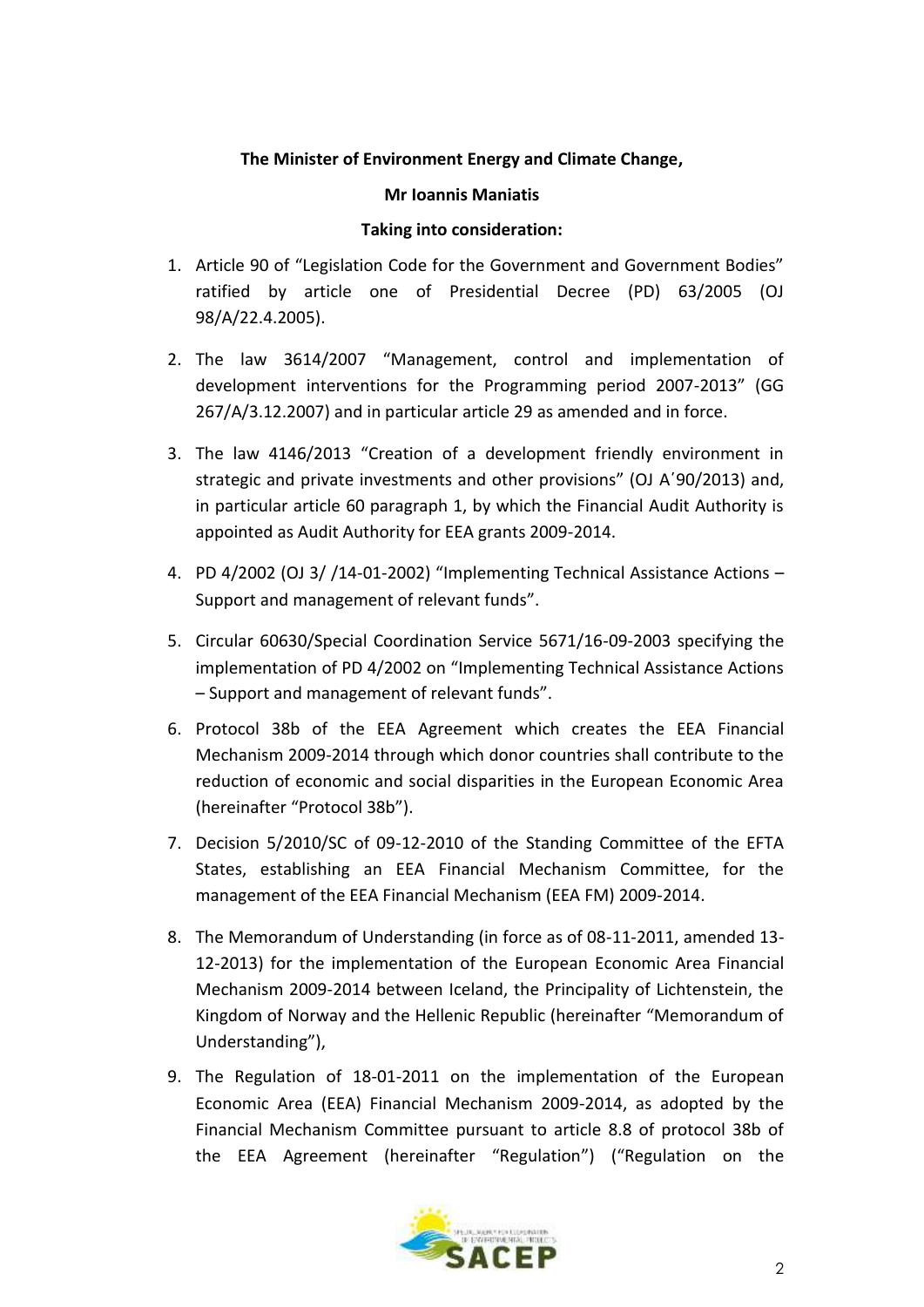implementation of the European Economic Area (EEA) Financial Mechanism 2009-2014"),

- 10. The other guidelines that have been set out and adopted by the EEA Financial Mechanism Committee 2009-2014 as in force each time (hereinafter "Guidelines of EEA FM Committee"),
- 11. The Joint Ministerial Decision on the Management and Control System for the implementation of the European Economic Area (EEA) Financial Mechanism (FM) 20009-2014 (OJ 781/B/28-3-2014) (hereinafter "Management and Control System"),
- 12. Law 4270/2014 on "Principles of financial management and supervision (transposition of Directive 2011/85 / EU) - Public accounting and other provisions" (OJ 143/A/28.06.2014) and, in particular, its article 123.,
- 13. Letter from Ministry of Environment, Energy and Climate Change, Environment Directorate General EYPE, (200502/25-09-2012), "Discharge of Strategic Environmental Assessment (SEA) for the Programme Integrated Marine & Inland Water Management",
- 14. The Programme Agreement of 02-07-2014 between EEA FM Committee 2009-2014 and Ministry of Development & Competitiveness (hereinafter "Programme Agreement").
- 15. The Programme Implementation Agreement which consists of the decision of Minister of Development and Competitiveness of 21-7-2014 (OJ 2072/B) about Co-financing SACEP and the Commitment letter of Special Secretary for Waters of 04-07-2014.
- 16. Decision 52398/2014 (OJ B 3042) Of Minister of Environment, Energy and Climate Change.,
- 17. To PD 119/2013 (Government Gazette 153 / A / 25.06.2013) appointing the Deputy Prime Minister, Ministers, Deputy Ministers and Deputy of the Deputy Ministers,
- 18. The P.N. 156131 / 28.11.2014, No GR02.01 Call for expression of interest for submitting proposals for projects within the EEA FM 2009-2014,
- 19. The P.N. 156132 / 28.11.2014 No GR02.02 Call for expression of interest for submitting proposals for projects within the EEA FM 2009-2014,
- 20. The P.N. 156133 / 28.11.2014 No GR02.01 Call for expression of interest for submitting proposals for projects within the EEA FM 2009-2014,
- 21. The 4314/2014 (OJ 265/A/12.23.2014) Law "A) Management, control and implementation of development interventions for the programming period 2014-2020, B) Incorporation of Directive 2012/17 of the European Parliament

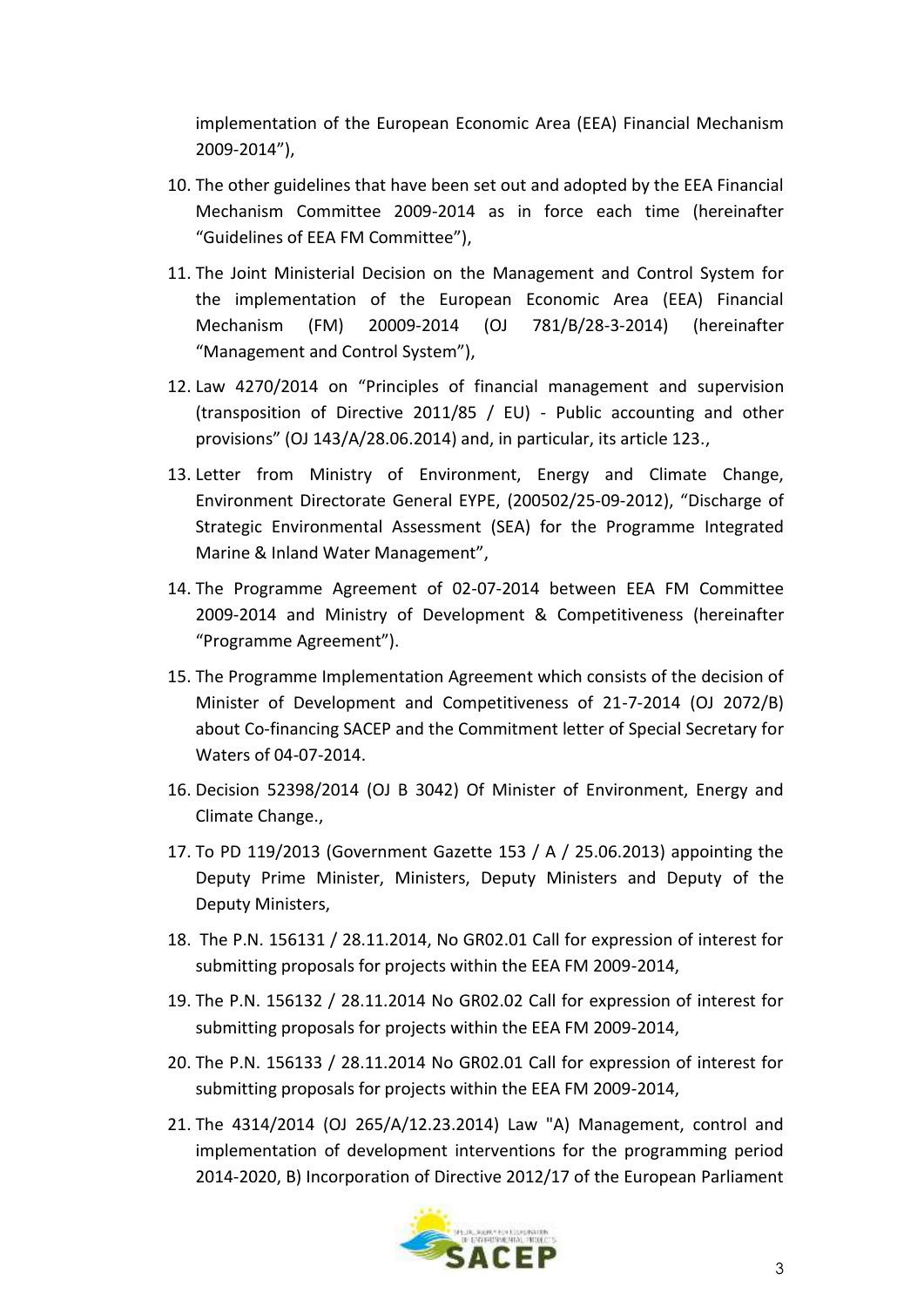and of the Council of 13 June 2012 (OJ L 156 / 16.6.2012) in Greek law, amendment of Law. 3419/2005 (A 297) and other provisions "

### **Decides**

The **1rst amendment** of the Open Calls Νο GR02.01, Νο GR02.02 and Νο GR02.03 for expression of interest for submitting project proposals to Programme GR02 - Integrated Marine & Inland Water Management - of the European Economic Area Financial Mechanism 2009-2014 (EEA FM 2009-2014), published on the  $1<sup>rst</sup>$ December 2014 (no of publication at diaygeia: Β3ΔΟ0-ΜΡΨ, Β2Φ60-ΥΡΛ , ΩΠ4Ν0- 36Τ, for GR02.01, GR02.02 and GR02.03 repsectively), as follows:

# **Open calls Νο GR02.01, GR02.02 and GR02.03 (with Protocol Number 156131/28- 11-2014,. 156132/28-11-2014 and 156133/28-11-2014 respectively)**

# **1. Article 4, paragraph 2, ΙΙ:**

Foreign partner of the project Promoter: A legal entity under public or private law, which has been established and operates for the benefit of public interest in a state outside the European Economic Area that has a common border with Greece and which is actively involved in and effectively contributing to the implementation of a project. The partner shares a common goal with the Project Promoter with the view to achieving the objectives of economic and social cohesion of EEA FM.

# **is replaced from:**

Foreign partner of the project Promoter: A legal entity under public or private law, which has been established and operates for the benefit of public interest in the area of the EEA Members States, or in a state outside the European Economic Area that has a common border with Greece and which is actively involved in and effectively contributing to the implementation of a project. The partner shares a common goal with the Project Promoter with the view to achieving the objectives of economic and social cohesion of EEA FM

# **2. Article 5, the sentence:**

«Indirect costs at project level are not eligible.»

#### **is replaced from:**

«Indirect costs at project level may be eligible up to a flat rate of 10%. The method of calculating the indirect costs shall be determined in the individual project contracts."

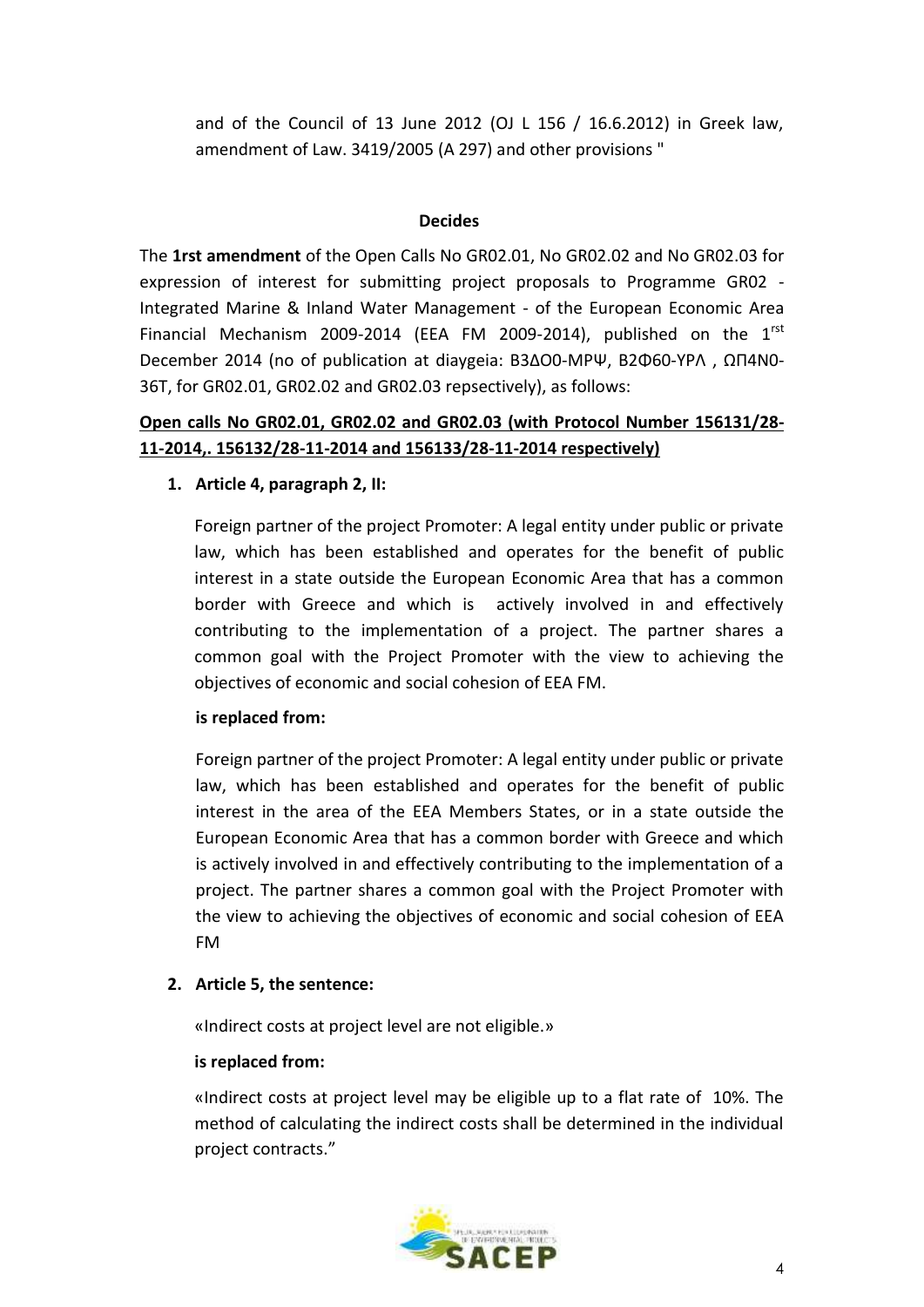# **Only for the Open Call Νο GR02.03 (P.N. 156133/28-11-2014)**

### **Article 6 paragraph 1, the following is deleted:**

The proposed projects shall be based on environmental and climate friendly technology, including the use of renewable energy sources and shall be implemented in areas where water resources are scarce or over-exploited. The main aim of the projects shall be to protect the water resources and the environment of these areas.

Everything else remains the same, as specified in detail in the Open calls Νο GR02.01, Νο GR02.02 and Νο GR02.03 for expression of interest for submitting proposals at the EEA FM 2009-2014, published the 1rst of December 2014 (no of publication at diaygeia: Β3ΔΟ0-ΜΡΨ, Β2Φ60-ΥΡΛ, ΩΠ4Ν0-36Τ, for GR02.01, GR02.02 and GR02.03, respectively).

# **The Minister of Environment Energy and Climate Change**

**Mr Ioannis Maniatis**